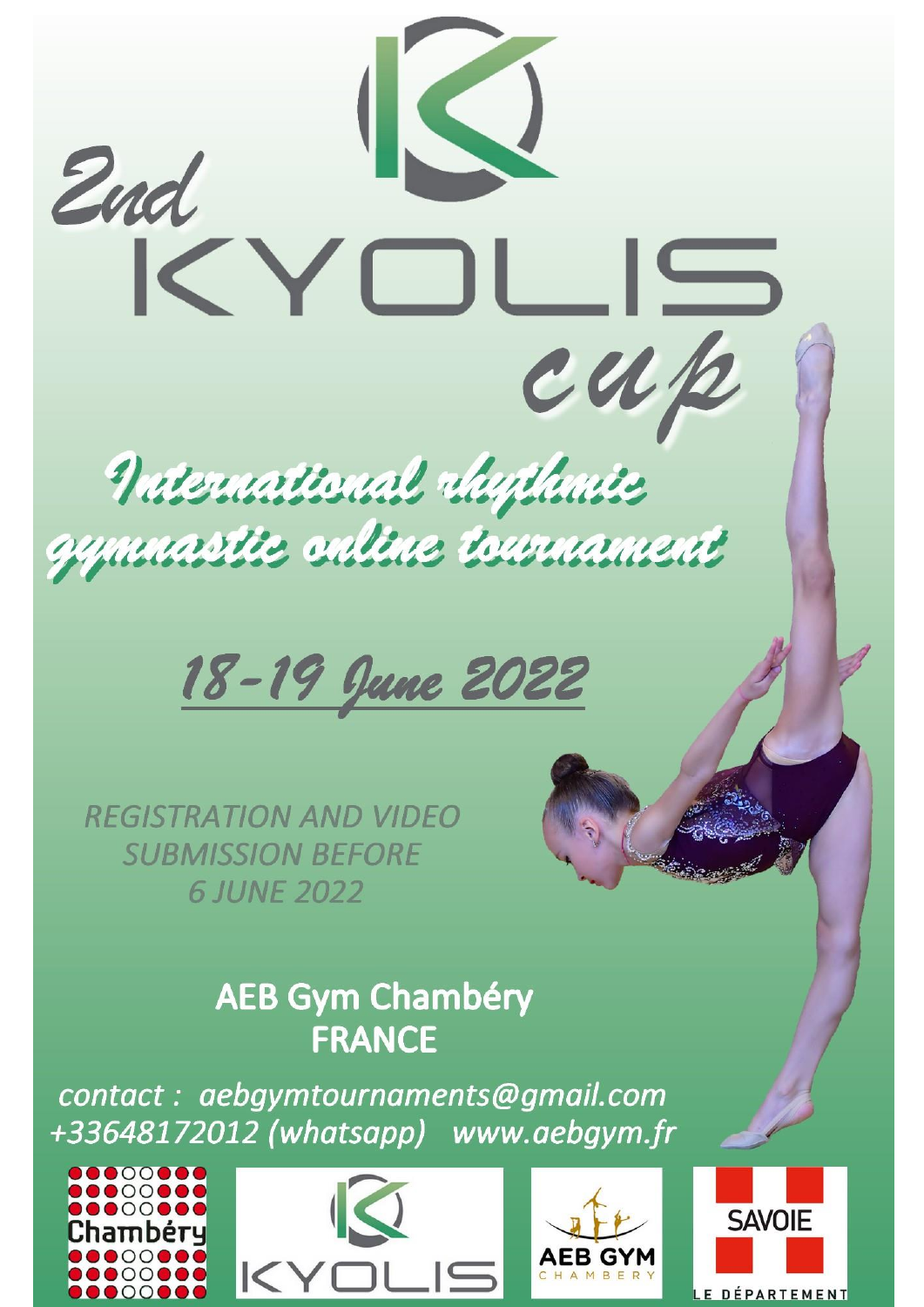



Dear Friends,

## **The AEB Gym Chambéry are happy to organize the 2nd edition of the Kyolis Cup !**

These international rhythmic gymnastics online tournament is possible thanks to our sponsor **Kyolis**. The competition will be only done with pre-recorded videos.

You can find all the informations in this document.

**Don't hesitate to contact us if you have a question or have difficulties with registration.**

Hoping everything is going well for you in these difficult times.

Kind regards, AEB Gym Chambéry

| <b>ORGANISER</b>      | AEB GYM CHAMBÉRY<br>www.aebgym.fr<br>https://www.instagram.com/aebgym/<br>aebgymtournaments@gmail.com                                                                                                   |  |
|-----------------------|---------------------------------------------------------------------------------------------------------------------------------------------------------------------------------------------------------|--|
| SPONSOR               | KYOLIS<br><b>KYOLIS</b><br>www.kyolis.com<br>https://www.instagram.com/kyolis.group/                                                                                                                    |  |
| <b>PLACE OF EVENT</b> | <b>ONLINE</b>                                                                                                                                                                                           |  |
| <b>DATE</b>           | Broadcasting of the competition will be held<br>on the weekend of 18-19 June 2022.                                                                                                                      |  |
| <b>START FEE</b>      | Category with one routine : $25\epsilon$ per gymnast<br>Category with two routines : $35\epsilon$ per gymnast<br>You can find our bank account information as an<br>attachment.                         |  |
| REGISTRATION          | Each gymnast can be registered only in one<br>category by paying the entry fee before <b>June 6th</b> .<br>Registration must be done online, on rgform.eu :<br>https://rgform.eu/event.php?id prop=3393 |  |
| <b>CONTACT</b>        | Paméla MANUSE (French, Italian):<br>+33 6 16 48 76 50 (Whatsapp)<br>pamela.manuse@sfr.fr<br>Canelle COPPIN (French, English):<br>+33 6 48 17 20 12 (Whatsapp, Line)<br>canellecoppin@yahoo.fr           |  |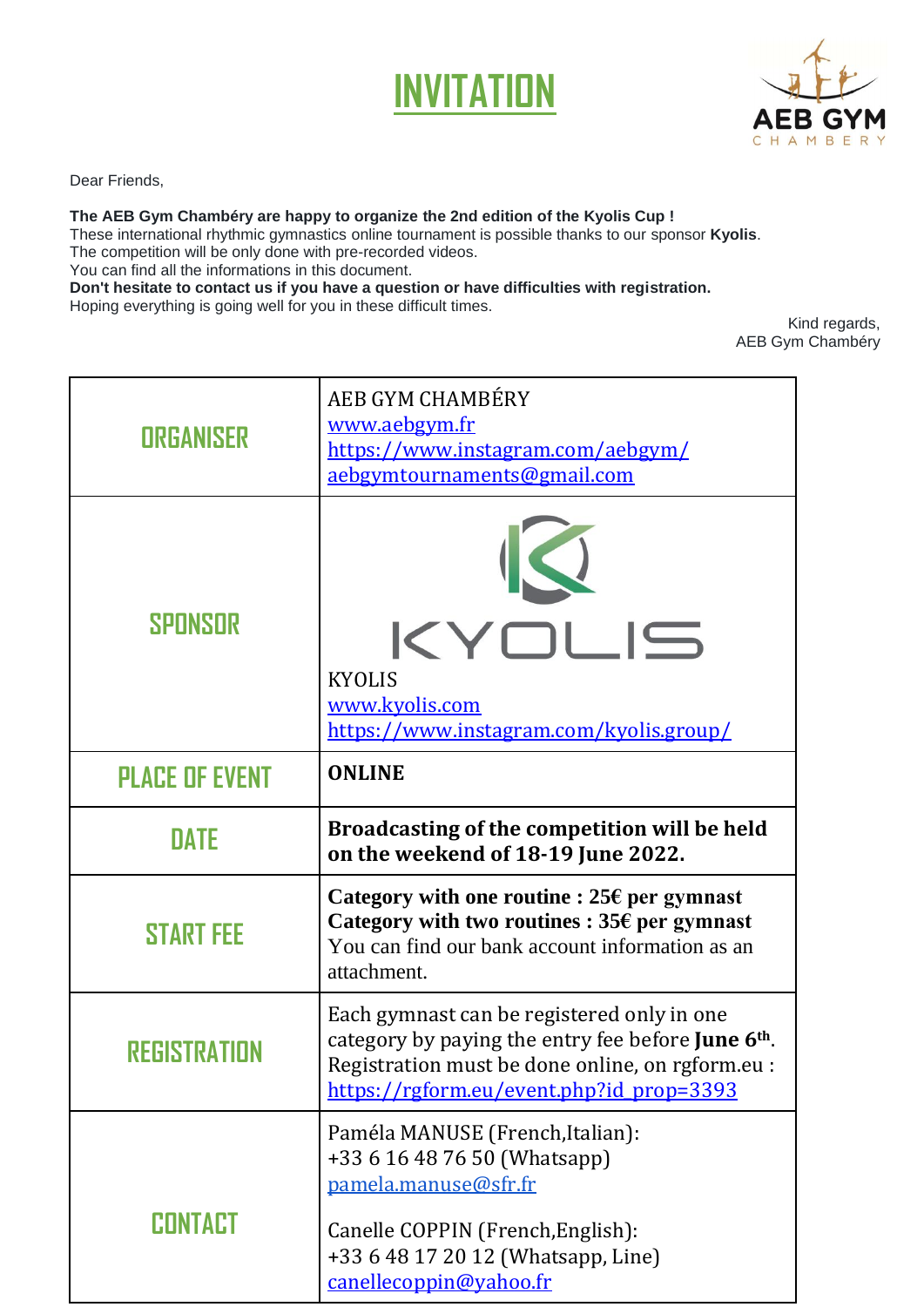|                      | Camille OSMOND (Russian):<br>+ 33 7 86 36 13 55 (Whatsapp, Viber)<br>partner@paristraveltransfer.com<br>Skype: Paris Travel Transfer<br>Laura COTRO RODRIGUEZ (Spanish):<br>+33 6 23 17 80 55 (Whatsapp)<br>kachuly@hotmail.com                                                                                                                                                                                                    |
|----------------------|------------------------------------------------------------------------------------------------------------------------------------------------------------------------------------------------------------------------------------------------------------------------------------------------------------------------------------------------------------------------------------------------------------------------------------|
| <b>AWARDS</b>        | We will send a certificate by email.<br>Medals will be sent by mail, so please let us know<br>an address by email at :<br>aebgymtournaments@gmail.com                                                                                                                                                                                                                                                                              |
|                      | The rankings will be done by year age for all<br>categories.                                                                                                                                                                                                                                                                                                                                                                       |
| <b>SPECIAL PRICE</b> | Miss Expression<br>Miss Grace<br>Miss Flex<br>Miss Energy<br>Miss Risk<br><b>Miss Prestance</b><br><b>Miss Tournament</b><br>Mini Miss Smile<br>Mini Miss Flex<br>Mini Miss Tournament<br>Miss Kyolis                                                                                                                                                                                                                              |
| JUDGES               | 1 judge per club if possible.<br>All judges will conduct judging on their own<br>device (smartphones, tablets, laptops or<br>computers) using internet judging KSIS.<br>A link to have access to that will be sent on <b>June</b><br>$7th$ .<br>You can judge whenever you want but judging<br>must be done before Friday June 10th.                                                                                               |
| VIDENS               | All videos of the gymnasts must be continuous,<br><b>horizontal</b> , and with a complete overview of the<br>gymnast's movements. Editing is not accepted.<br>Gymnasts must be in leotard.<br>Videos must be uploaded on rgform.eu <b>before</b><br>June 6th 2022. :<br>https://rgform.eu/event.php?id_prop=3393<br>All participants automatically give permission for<br>video and photo materials for social network<br>posting. |